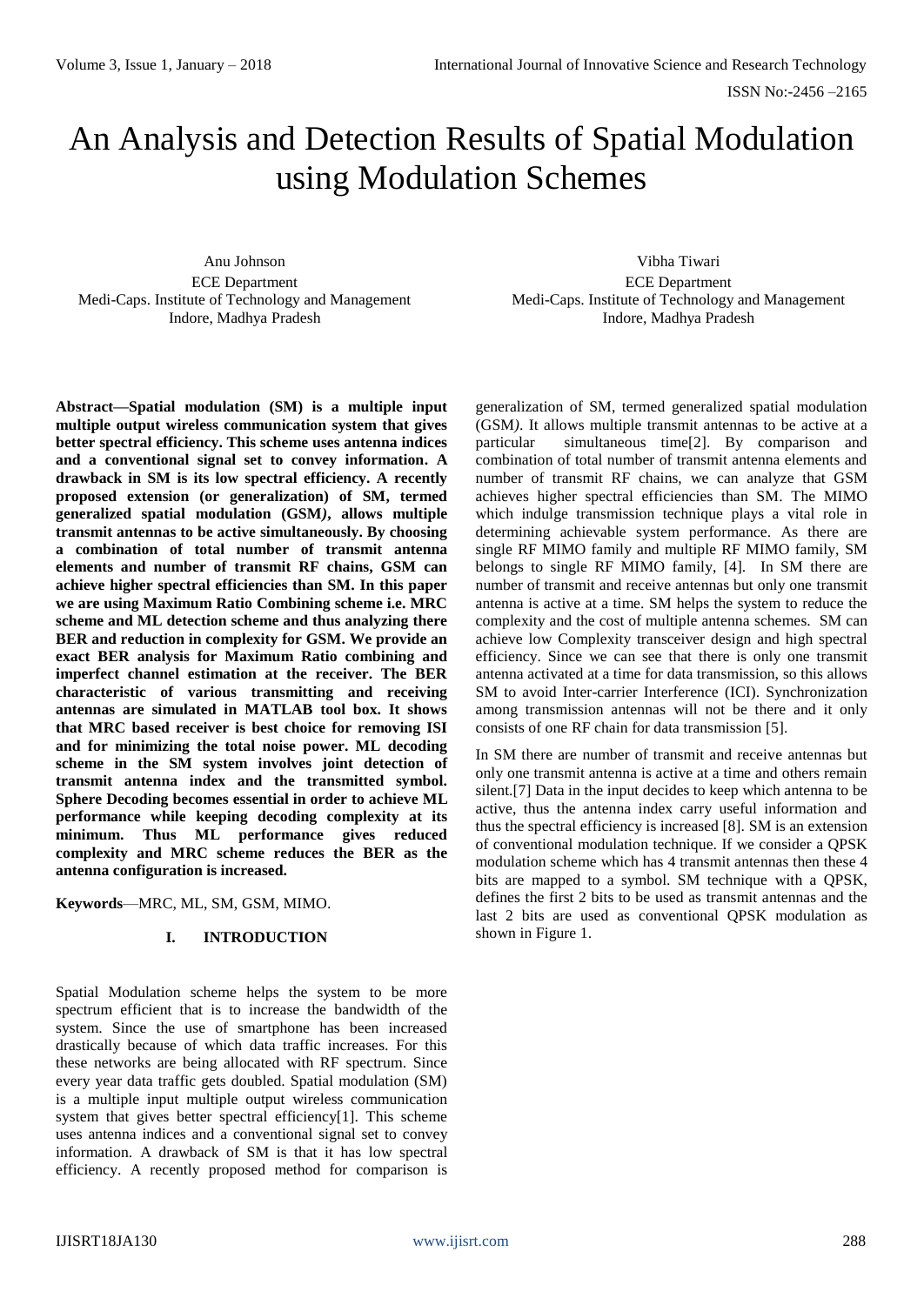

Fig. 1 Spatial Modulation Signal Constellation Scheme

GSM faces challenge with high rate in the detection of the transmitted signal. For large number of transmit antenna elements, maximum-likelihood (ML) detection becomes computationally infeasible. SM has its basic ideology to map a block of information bits to two information carrying unit. One of the information carrying unit is a symbol that is being chosen from a constellation diagram and the other is a unique transmit antenna number that is being chosen from a set of transmit antennas. We have used a Maximum Ratio Combining algorithm and a Maximum Likelihood algorithm at the receiver which are used to retrieve the transmitted block of information bits [9].

In this paper we are comparing Maximum Ratio Combining scheme i.e. MRC scheme and ML detection scheme and thus analyzing there BER and reduction in complexity for GSM. MIMO systems are the key features for achieving capacity gain and diversity gain depending on the channel condition .In this paper, we have also compared these MRC and ML detection scheme by comparatative analysis of the Bit Error Rate performance of various modulation schemes. The simulation results helps us to analyze that it is possible to reduce the BER and helps to obtain good SNR by MRC detection scheme. These modulation scheme are using MRC and ML detection schemes.

## **II. SYSTEM MODEL**

In the below mentioned figure 2 its being depicted that MIMO systems with T transmit and R receive antennas. The spatial mapper maps a certain number of input bits *A* onto a symbol  $Be<sub>i</sub>$  where i-th unit vector. This i-th unit vector is having one

non zero entry in the i-th position. Modulation symbol  $\hat{B}$  is drawn from any real or complex valued symbol constellation.

The spectral efficiency of a system depends on the number of bits transmitted per channel and on number of data symbol *B* . It also depend on the signal point constellation applied. Let us consider a QPSK modulation scheme with 4 transmit antennas these 4 bits are mapped to a symbol. The first 2 bits are used to choose transmit antennas and the last 2 bits are used for conventional QPSK modulation. The above modulation scheme has symbol  $\hat{B}$ . The obtained signal from spatial mapper that is  $Be_i$  should then be transmitted, thus having always only one active transmit antenna.



Fig. 2 System Model for GSM using ML Detector

SM detection helps for estimating the index of transmit antenna and the other is symbol demodulation for this antenna at the receiver end. However, because of this in SM only one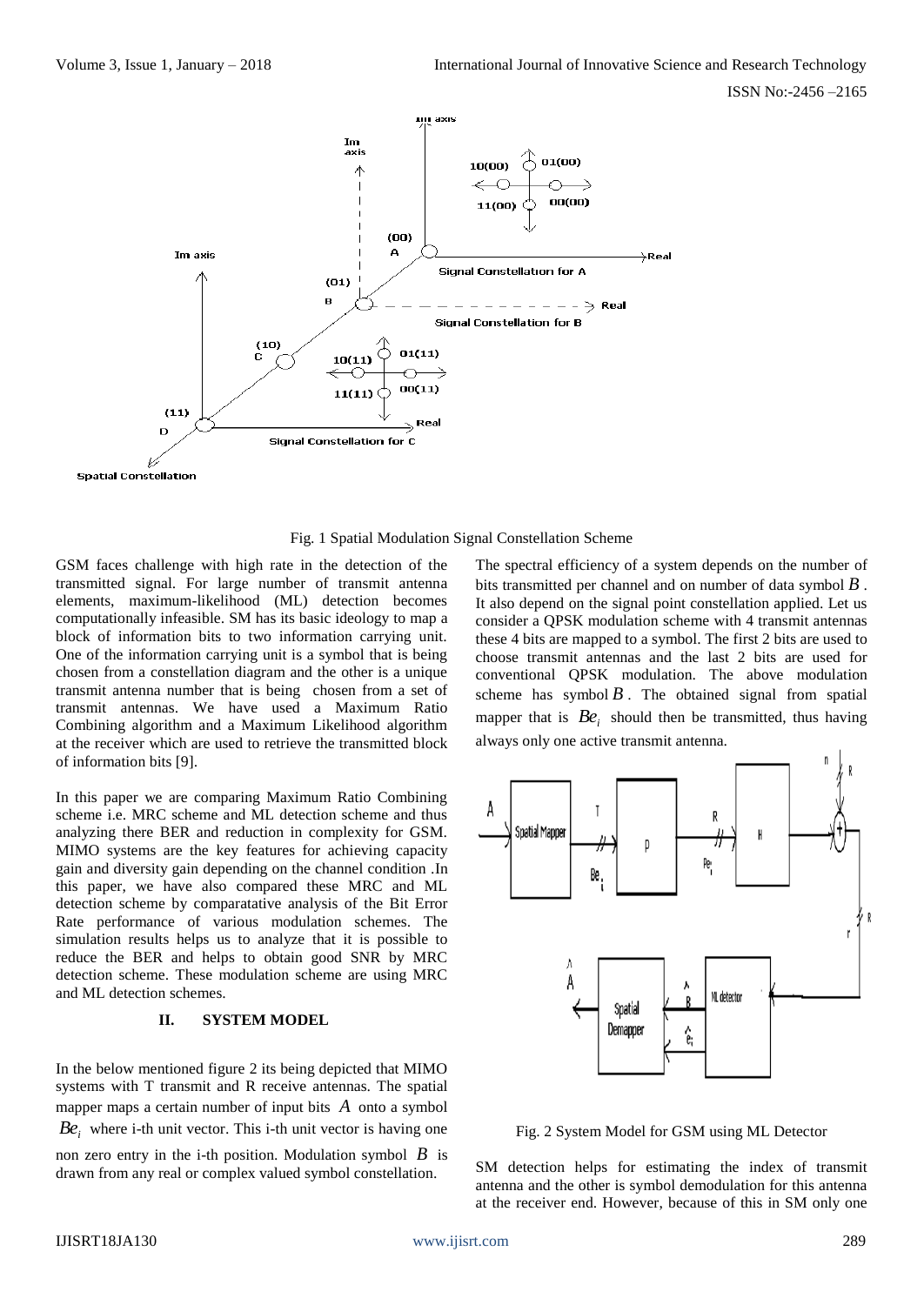antenna is activated at a time so that information can be carried through a single channel and other remain silent. Here we use  $n$  to denote the complex Gaussian noise vector of  $R$ receive antenna  $[n_1, n_2, n_3, \ldots, n_N]$ . The received signal *y* for *R* receive antennas  $[y_1, y_2, y_3, \dots, y_N]$  at one time slot is denoted by,

$$
Y = Hx + n \tag{1}
$$

where,  $x$  is modeled as transmitted vector and  $H$  is a complex channel matrix. The channel fading coefficients between T transmit antennas and R receive antennas are denoted by  $h_{mn}$  as shown in (2). Here, we will assume  $H$  as a Rayleigh flat fading channel and it is known to the receiver. Let us suppose that multiple outputs are located at the input of receiver and the multiple inputs are located at the input of transmitter. Thus, the channel with  $R$  outputs and  $T$  inputs is represented in matrix form as

$$
h_{1,1} \quad h_{1,2} \quad \cdots \quad \cdots \quad h_{1,T}
$$
\n
$$
h_{2,1} \quad h_{2,2} \quad \cdots \quad \cdots \quad h_{2,r}
$$
\n
$$
H = \begin{matrix} \vdots & \vdots & \vdots & \vdots \\ \vdots & \vdots & \vdots & \vdots \\ h_{R,1} \quad \cdots & \cdots & \cdots & h_{R,T} \end{matrix}
$$
\n
$$
(2)
$$

In the below mentioned figure 3, it depicts MIMO systems with T transmit and R receive antennas. Figure depicts the spatial mapper which maps a certain number of input bits *A* onto a symbol  $Be_i$  where i-th unit vector consist of one non zero entry in the i-th position. Modulation symbol  $\hat{B}$  is drawn from any real or complex valued symbol constellation. *P* refers for precoding matrix. In this there is a general beam forming vector *B* which consist of a codebook depended on first input bits rather than a unit vector  $e_i$ . Thus signal is given by  $Be_i$  and the symbol  $B$  is not transmitted necessarily only on one single antenna element. As we can see in Figure 2 the output of conventional mapper is multiplied with a precoding matrix  $P = [P_1$ ........ $P_T$ . This precoding matrix represents the codebook of available beamforming vectors. If

*P* is chosen as the identity matrix then generalized scheme reduces to conventional spatial modulation.



Fig. 3 System Model for SM using ML Detector

Detection Algorithm used for Spatial modulation and Generalized Spatial modulation system are:

## *A. ML Detection*

Maximum Likelihood estimation helps to estimates the statistical models parameter. When a ML decoder is being introduced under a low complexity channel then it depends on transmitted symbol and on the indices of transmit antenna.ML detection can also be applied on an unconstrained channel. The complexity of this channel increases as it depends on overall transmit antenna and modulated symbol.

If we want to reduce the complexity for that can be achieved by reducing candidate. Unified approach for the estimation of Maximum likelihood is achieved by normal distribution and by many other problems. When we apply statistic to this data set and give a statistical model Maximum Likelihood provide estimates for the models parameter. maximum likelihood select values of model parameter can be achieved by giving a fixed set of data. However because of this observed data gets greatest probability.

However, in Spatial Modulation scheme only one transmit antenna being activated for data transmission at any signaling time instant. Therefore, there is only one nonzero value in the vector, which is given as

$$
X = [0, \dots, 0, v, 0, \dots, 0]^T
$$
 (3)

where  $\nu$  is a complex symbol from the signal set S with  $|S| = T$  and the received vector is symbolized by Y. The channel matrix *H* is  $R \times T$  fading matrix with  $(i, j) - th$ entry  $h_{i,j}$  denoting the normalized complex fading gain from transmit antenna  $j$  to receive antenna  $i, n$  refers for noise vector.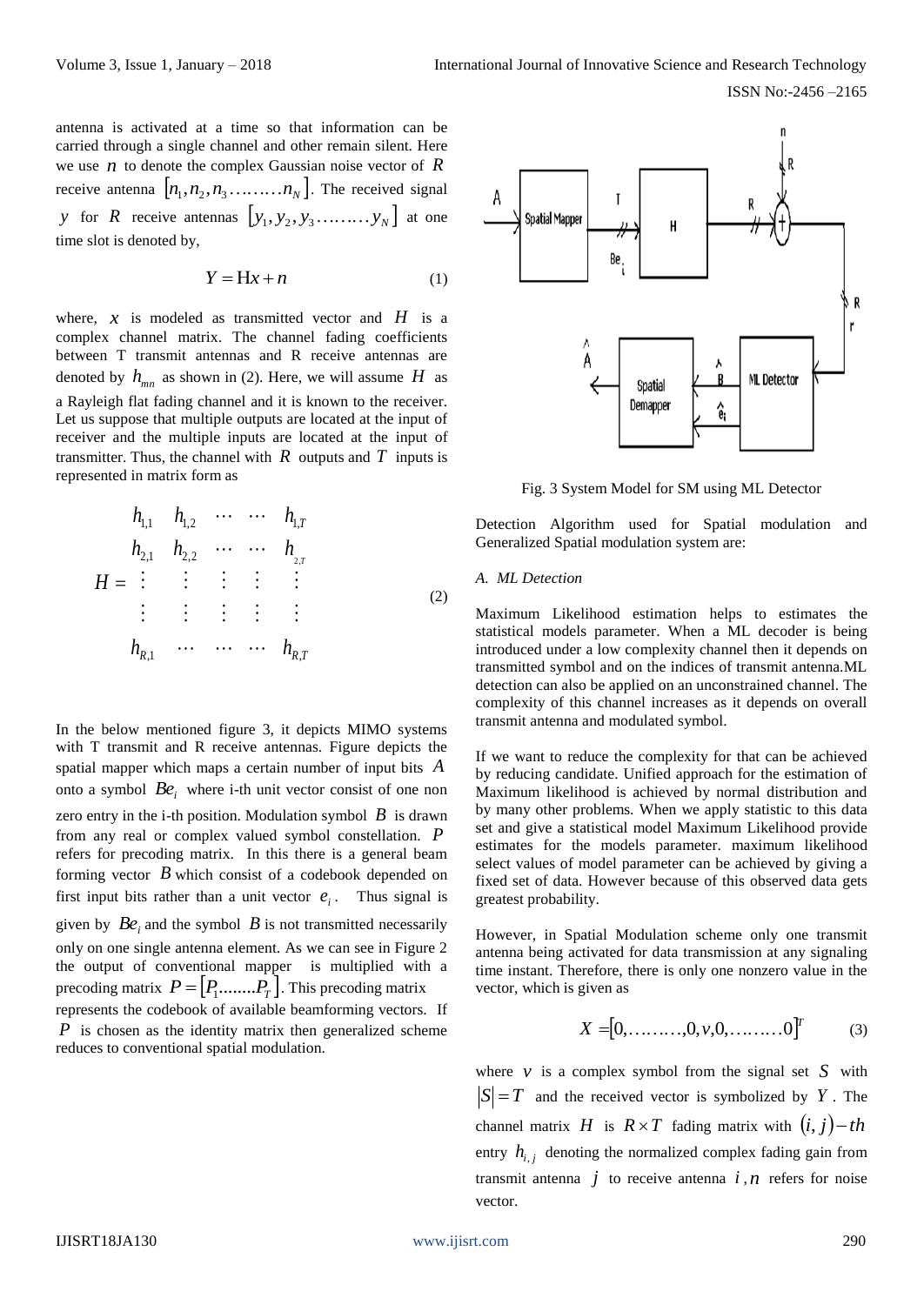ISSN No:-2456 –2165

We have already assumed that the receiver already knows the channel matrix  $H$  for SM channel and the transmitted symbol vector that is  $(B, e_i)$  estimated by maximum likelihood detector [10].

$$
[B, e_i] = \arg \min \|Y - Hx\|^2 \tag{4}
$$

#### *B. MRC Detection*

Diversity combining method is also termed to be as MRC. This is made proportional to RMS value of signal and itsn inversely proportional to that channels mean square noise level. Various proportionality constants are used for these channels. We can combine the signal from multiple diversity branches through various techniques.

In MRC each signal branch is multiplied by a weight factor which is being proportional to the signal amplitude. This means that the branches with strong signal are amplified while the branches with weak signal are attenuated. They are also termed to be as ratio squared combining and predetection combining. MRC is optimal combiner for AWGN channel. However we are well known that MRC enhances strong signal while attenuate weak signals. This is same as type of filtering and signal weighing used in matched filter.

Antenna index estimation scheme is being proposed for antenna index estimation by MRC detection which is given below:

$$
g_j = h_j^H \times y \quad (j = 1, 2, \dots, T)
$$
 (5)

$$
t = \arg \max \left( \left\| g_j \right\| \right)_{j=1,2,\dots,T} \right) \tag{6}
$$

$$
X_q = Q(g_i) \tag{7}
$$



Fig. 4 System Model for SM using MRC Detector

technique.

Where, *<sup>Q</sup>*. is being symbolized as Constellation Quantization function based on obtained t and  $x_q$ demodulation data is being evaluated from demapping. The above algorithm would work under the same conditions. By substituting (5) in (1) and neglecting noise we get,

$$
g_j = h_j h_t x_q \tag{8}
$$

by putting this value in (6) we will find that we want to get correct antenna index. So, we require

$$
\left| h_{t} \wedge H_{t} \right| = \left| h_{t} \right| \geq \left| h_{j} \wedge H h_{t} \right| \left( j = 1, 2, \dots, M \right) \tag{9}
$$

## **III. PERFORMANCE ANALYSIS**

In the following, we have present selected performance results to illustrate that the average BERs works better with simulated values and the performance of the system can be improved by selecting appropriate codebook matrix *P* .

In the below figure 5 we have experimented the BER for 16 QAM for GSM using MRC at the detector end. This MRC detection helps to boost strong signals and it attenuates weak signal. For the selection of an appropriate symbol  $\boldsymbol{B}$  a standard gray mapping is used. For better results we have used an SM system which consist of  $M_t$  transmit antennas,  $M_r$  receive antennas and M modulation schemes. Thus by this we can evaluate better result for 16 QAM modulation

At 5 dB SNR 16 QAM results in BER of  $2.513*10^{-1}$ , at 10 dB SNR the BER is evaluated as  $9.837 * 10^{-2}$ , at 15 dB SNR the BER is evaluated as  $1.217 * 10^{-2}$  and at 20dB SNR the BER is evaluated as  $1.1 * 10^{-3}$ .

In this section, we present simulation result of BER performance achieved by SM for various modulation schemes as given below in figure 3. We compare the result of MRC and ML for various modulation schemes like BPSK and QPSK which is being depicted below in figure 4. We also compare the performance of various modulation schemes like BPSK, QPSK, 8-PSK, 4-QAM and 8-QAM for evaluating better performance as shown in Figure 3. For notation purpose we have used a SM system with  $M_t$  transmit antennas,

 $M_r$  receive antennas and  $M$  modulation schemes.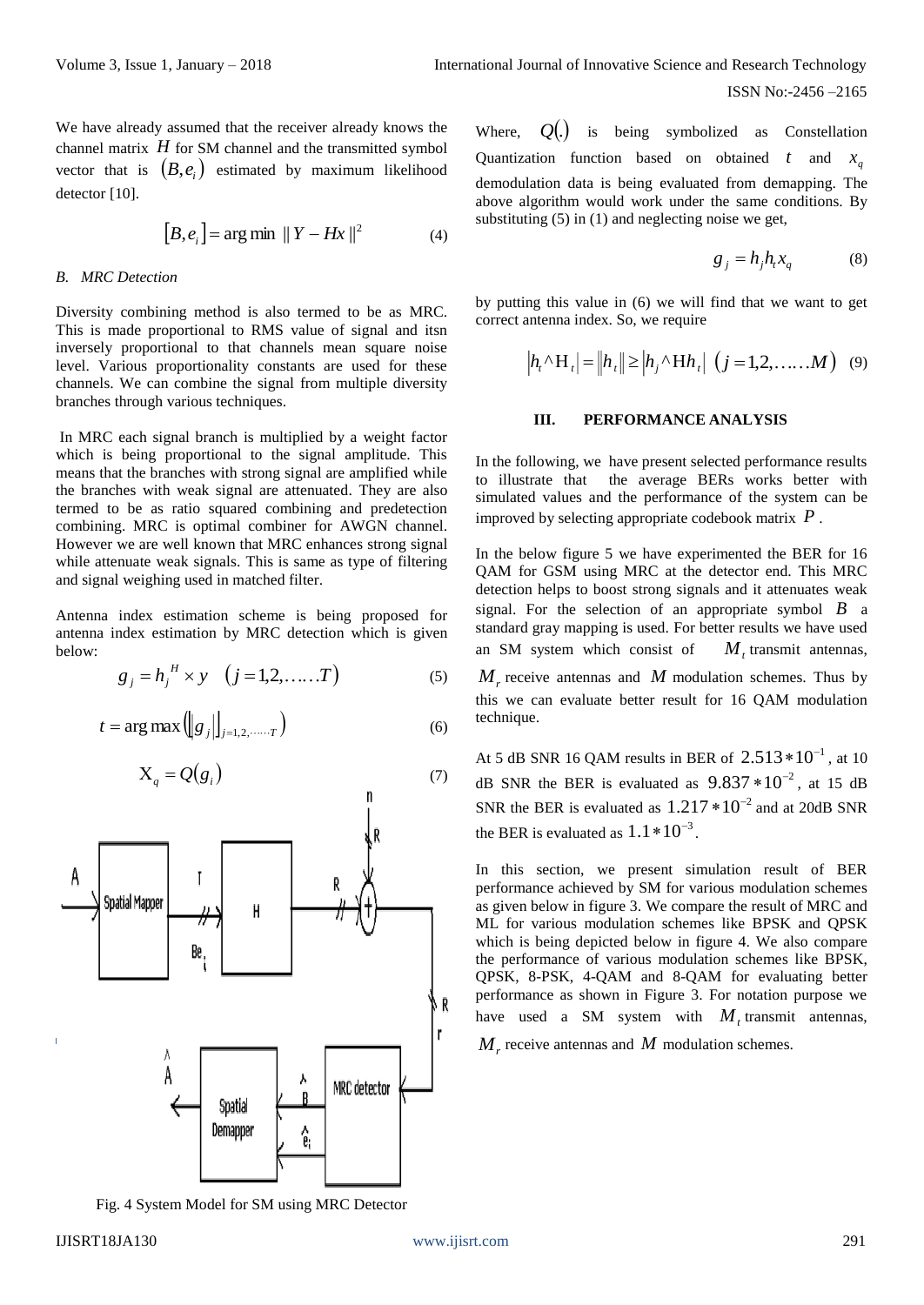

Fig. 5 BER Performance of GSM using MRC Detector for 16-QAM



Fig. 6 BER Performance for Different Modulation Schemes

In Figure 6 we have shown compared the BER of certain modulation schemes like BPSK, QPSK, 8-PSK, 4-QAM and 8-QAM in SM. At high SNR, 4-QAM gives excellent results as far as BER is concerned. It has been observed from the results that detection technique like MRC and ML detection technique helps BPSK scheme to perform better as compared to others.

At 5dB SNR, BER for QPSK gives  $1.897 * 10^{-1}$ , while BPSK is observed to be  $1.906*10^{-1}$ , 8-QAM gives  $2.332*10^{-1}$ , 4-QAM gives  $1.893*10^{-1}$  and 8-PSK gives  $2.176*10^{-1}$ .

At 10dB SNR, BER for QPSK gives  $3.852*10^{-2}$ , BPSK is observed to be  $3.956*10^{-2}$  , 8-PSK gives  $5.19*10^{-2}$ ,4-QAM gives  $3.84*10^{-2}$  and 8-QAM gives  $8.814*10^{-2}$ . In

BPSK the modulation rate is chosen as M=2, for QPSK and 4- QAM the modulation rate is M=4 and for 8- QAM and 8- PSK we have chosen Modulation rate as M=8. Thus after the comparison, its being evaluated that 4-QAM give optimal result.

We have also compared these detection techniques for ML and MRC as for BPSK and QPSK modulation schemes. At 5 dB SNR, BER for ML QPSK is observed to be  $1.795*10^{-1}$ , MRC QPSK is observed to  $1.895 * 10^{-1}$ , ML BPSK is observed to be  $1.263*10^{-1}$  and MRC BPSK is observed to be  $1.906 * 10^{-1}$ . At 10 dB SNR, BER for ML BPSK is being observed as  $1.505*10^{-2}$ , MRC BPSK is observed as  $3.956*10^{-2}$ , MRC-QPSK is observed to be  $3.852*10^{-2}$  and ML QPSK is observed to be  $2.755*10^{-2}$ .